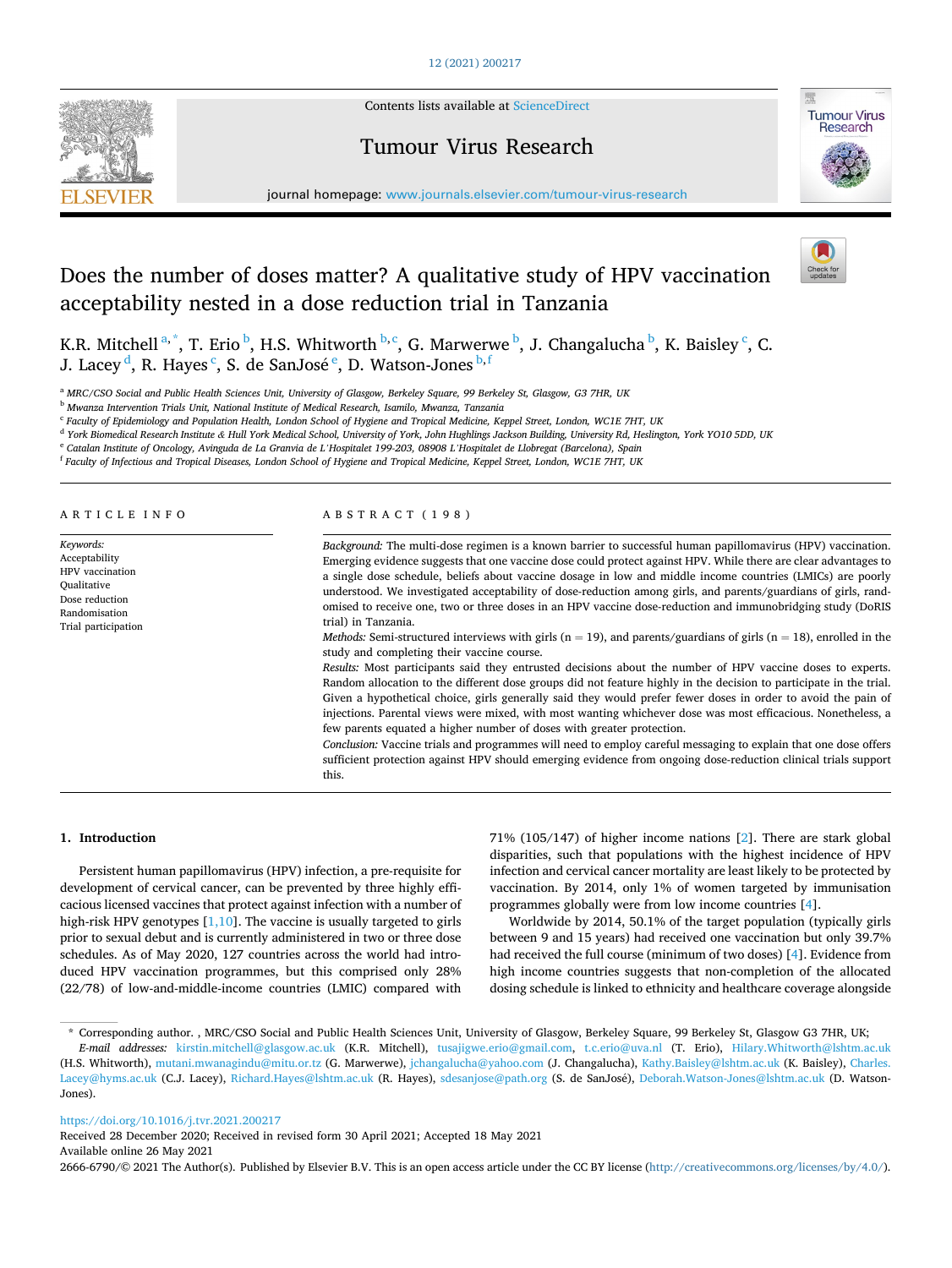other factors [\[5\]](#page-6-0). Number of doses is rarely investigated in studies of vaccine acceptability in low-income settings. However, in a small Kenyan study of women attending family planning services, more mothers said that they would be willing to have their daughters vaccinated with HPV vaccine if one injection was required (86%) compared with three (31%) [\[6\]](#page-6-0). Such preferences appeared underpinned by concerns about cost to families, an important barrier to acceptability in Sub-Saharan Africa [[7\]](#page-6-0). A review of delivery strategies in LMIC concluded that non-vaccination and non-completion were driven more by programmatic factors, including lack of awareness and school absenteeism, than by opposition to the vaccine itself [[8](#page-6-0)]. Specifically, in their review of health systems in LMIC, Wigle and colleagues highlighted the challenge of reaching girls with three doses of the vaccine where school attendance is very low [\[9\]](#page-6-0).

A number of resource-poor countries have been hesitant in scalingup HPV vaccination programmes, citing concerns about the sustainability of offering a multi-dose vaccine schedule to pre-adolescent and adolescent girls [[10\]](#page-6-0). Feasibility of vaccine delivery is a key determinant of vaccine acceptability at national level [[11\]](#page-6-0) and the three-dose regimen is a known barrier to successful vaccination [[12\]](#page-6-0). A reduction in the number of doses required is considered crucial to efforts to increase coverage in low income settings [\[4\]](#page-6-0). A single dose vaccination schedule would increase compliance, simplify delivery and allow considerable savings in terms of vaccines, consumables, disposal, outreach visit costs and staff time away from health facilities [\[13](#page-6-0)].

There is emerging biological evidence from studies conducted in Costa Rica [[14\]](#page-6-0) and India [\[15](#page-6-0)] that one dose could protect against HPV infection. If immune responses, efficacy and safety are confirmed to be similar following one dose compared to multi-dose schedules, adoption of a single dose regimen is likely to be rapid, particularly in resource-poor settings. Although the case for a single dose seems robust in terms of cost and accessibility, it cannot be simply assumed that one dose will be more acceptable to parents/guardians and their daughters. In Sub-Saharan Africa, vaccine uptake has tended to be high even where knowledge is low [\[7\]](#page-6-0), but information is lacking on beliefs about dosage and whether these might have a bearing on vaccine acceptability. Prior to country programmes administering single-dose HPV vaccination, such questions are hypothetical, but they can be explored in more concrete ways among participants in current HPV dose-reduction trials.

We report views on dosage from a qualitative acceptability study conducted during the second year of an HPV vaccine trial (A Dose Reduction Immunobridging and Safety Study of two HPV vaccines in Tanzanian girls (DoRIS; clinicaltrials. gov: NCT02834637)) taking place in Mwanza, Tanzania [[16\]](#page-6-0).

## **2. Methods**

## *2.1. Brief introduction to the parent trial*

DoRIS is an unblinded, randomised trial whose main objectives are to compare the immunogenicity and safety of one, two and three doses of two different HPV vaccines in 9–14 year old Tanzanian girls [[16,17](#page-6-0)]. After taking informed consent from parents/guardians and informed assent from potential participants, the trial enrolled 930 girls and randomly assigned them to one of 6 arms (155 girls per arm). Each arm received either the 2-valent (Cervarix®) or 9-valent (Gardasil-9®) vaccine, given as either one, two, or three dose schedules. Participants are being followed up for up to 60 months following the first dose. Blood is taken at specific follow-up visits for immunogenicity measurements, malaria testing and for antibodies to herpes simplex type 2 (HSV-2), a marker of sexual behaviour.

This paper presents findings of a nested qualitative acceptability study which aimed to understand attitudes of trial participants towards vaccine dosage and the HPV vaccine in general. Here we focus on objective one of the qualitative study: to explore views on vaccine dosage amongst trial participants and their parent/guardians, and whether these views have a bearing on acceptability of the vaccine.

## *2.2. Acceptability study design*

We conducted semi-structured interviews with: i) girls aged 9 to 14  $(n = 13)$ , (ii) parents of (different) girls  $(n = 12)$  and (iii) girls and their parent/guardian in paired interviews (6 interviews). Originally the study planned to include interviews with individuals who did not complete their assigned vaccine schedule but remained in the trial. However, no eligible non-completers were identified in the trial (five girls (0.5%) missed one or two vaccine doses but left the study (e.g. due to relocation or concerns about vaccine safety); two girls (0.2%) missed their month 6 visit but were in the single dose arm and so did not miss a dose). Data for this qualitative study were collected between January and December 2018.

## *2.2.1. Sampling*

Girls who had completed their allocated vaccination course and attended their clinic visit scheduled for six months after the first vaccine dose, were eligible for selection. Girls were stratified by trial arm and age (9–11 or 12–14 years), and then selected for inclusion in the qualitative study using simple random sampling within strata. Random selection was done by the trial data manager using a computer randomisation algorithm. In each arm, 15 participants were selected (two back-up participants per interviewee in case of refusal). This list of 90 girls was then viewed by the research team to check for reasonable variation by religion, tribe, rural versus urban location, and primary versus secondary school. Parent/guardian interviewees were identified via daughters on this list.

#### *2.2.2. Participant recruitment*

DoRIS trial staff members made initial contact with selected participants to introduce the acceptability study and to inform them that a member of the acceptability study team would be in touch with them. A female qualitative researcher followed up with each girl's parent/ guardian to invite them to a brief introductory meeting to explain the study. This was held at a place convenient to participants (usually home; sometimes place of work). The researcher explained the study, indicated whether a girl, parent or paired interview was being requested, provided information sheets and addressed any questions. An interview date and place was scheduled a few days later with those expressing willingness to participate. If a parent or daughter declined to participate, a replacement was selected from the same stratum (this occurred only once). Parents provided written informed consent for themselves and on behalf of their daughters, depending on interview type. Illiterate parents provided witnessed consent by thumb print. Girls provided written assent prior to interview. Depending on participants' preferences, interviews were conducted at their home or at the study clinic. Choice of venue was based on convenience and need for privacy and quiet.

#### *2.2.3. Interview topic guide*

The interviews probed for existing knowledge of the HPV vaccine and cancer; experience of getting the HPV vaccine (e.g. pain, sideeffects; daughter's experience if parent was interviewed), views on vaccine dosage; and how the decision was made to take part in the DoRIS trial. The paired interviews explored parent-child dynamics as well as individual perspectives.

To facilitate discussion, participants were also presented with a set of cards, each describing a different factor that they may or may not have considered in deciding whether to participate in the trial. They were asked to sort the cards into three piles which reflected whether they had 'thought about this a lot', 'thought about this a little or 'did not consider this'. In paired interviews, parents and daughters sorted the cards together, with discussion. The cards included the following factors: severity of cervical cancer; risk of getting cervical cancer if not vaccinated; how effective the vaccine is; own age/daughters age; how safe the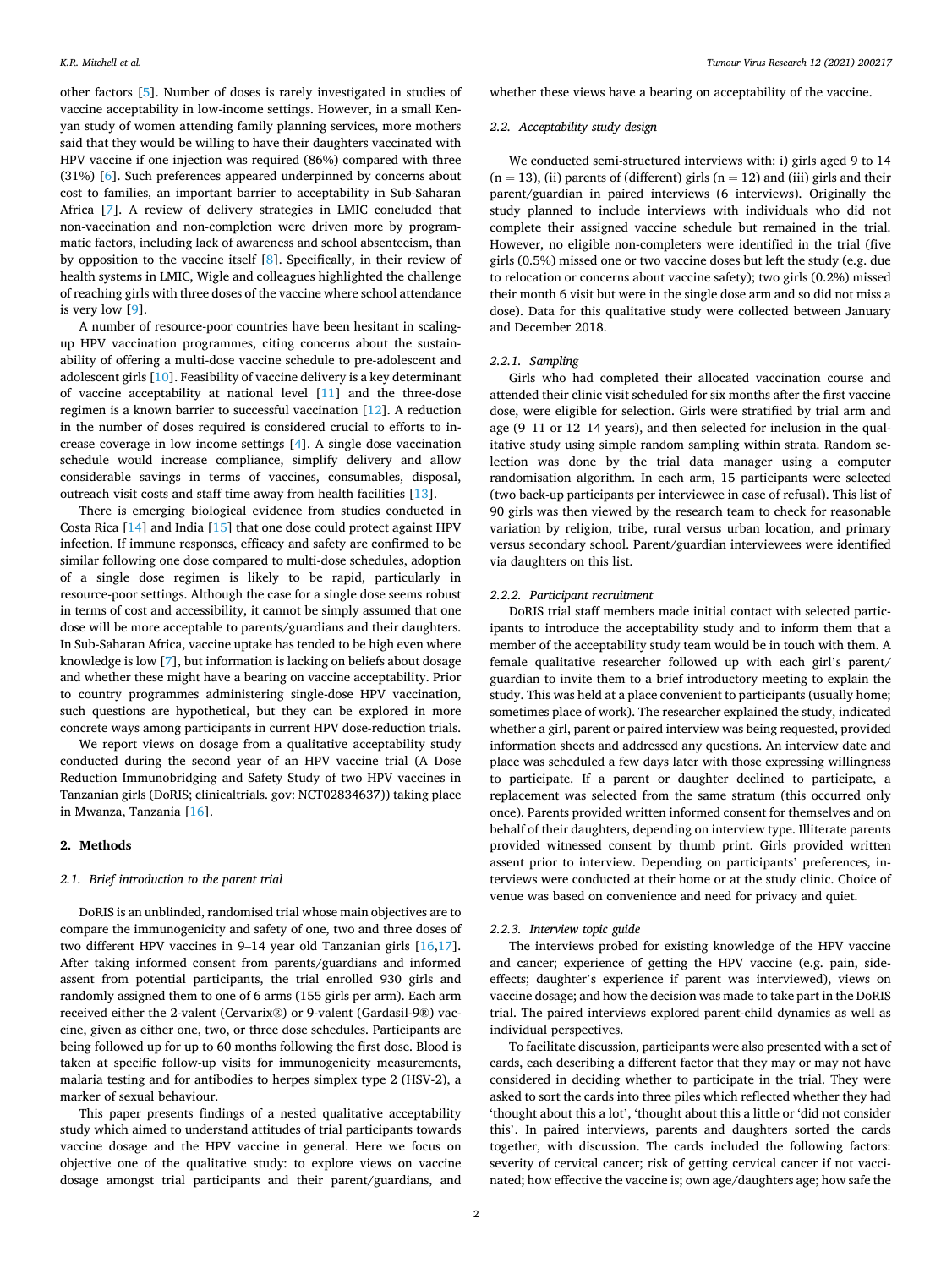vaccine is; side-effects such as pain/fever; the fact that the vaccine protects against a disease that is sexually transmitted; and dosage. The card exercise was abandoned for younger girls (including some in paired interviews) because early interviewees found it too difficult.

## *2.2.4. Analysis*

All interviews were audio recorded with permission, transcribed verbatim into Swahili and then translated into English. Transcripts were checked for clarity and quality before and after translation. Data were analysed thematically following the Framework approach (Ritchie & Lewis, 2003) [[18\]](#page-6-0). The analysis team (KM, TE and GM) first familiarized themselves with the data by reading through the English transcripts. An initial thematic coding frame was developed based on the study aims and initial reading of data. The coding frame was refined through reading of transcripts and discussion between analysts. All transcripts were read and coded by TE and GM in QSR NVivo 11 [\[19](#page-6-0)] using the final coding frame. The process was iterative and involved regular discussion between analysts, and going back and forth between data and interpretation. As a reliability check, a third of randomly selected transcripts were double coded and, via discussion, consistency across coders was deemed reasonable.

The card exercise served both as a discussion prompt and a means of ranking key factors based on how much they were considered in the decision to participate in the trial. Given the qualitative nature of the sample, these counts were simply intended to support and validate the qualitative insights [[20\]](#page-6-0).

#### *Ethical approval*

The study was approved by the National Health Research Ethics Committee (NatHREC) in Tanzania (ref: NIMR/HQ/R.8a/Vol.IX/2682) and the Ethics Committee of the London School of Hygiene and Tropical Medicine (ref:11,972).

#### **3. Results**

## *3.1. Participants*

The qualitative study participants were daughters and/or parents/ guardians who had assented/consented to participate in the DoRIS trial and had completed their assigned vaccination schedule.

We conducted individual interviews with 13 girls and 12 (different) parents, plus interviews with 6 (different) girls together with their parent/guardian... All participants lived in the trial study location of Mwanza, a large city on the south-east edge of Lake Victoria. The sample was predominantly urban, Christian and educated to primary level (Table 1).

## *3.2. Extent to which randomisation by dosage was considered in the decision to participate in the trial*

All DoRIS trial participants were informed at the trial recruitment stage that they would be randomised to receive one, two or three vaccine doses. Among the participants in this qualitative study (all of whom had ultimately opted to participate in the trial), dosage did not appear to feature highly in their decision to participate.

As part of the interview, older girls (12–14 years), parents/guardians and parent/guardian-daughter dyads were asked to sort a set of cards listing potential considerations according to whether they thought about them a lot, a little or not at all (see methods and  $Fig. 1$ ) when they were deciding whether or not to participate in the trial. Participants tended to think most about the consequences of getting cervical cancer, the risk of getting the disease if unvaccinated and the effectiveness of the vaccine:

**Table 1** 

Key characteristics of interview sample.

|                                      | GIRLS $(n = 19)$ | PARENTS $(n = 18)$ |
|--------------------------------------|------------------|--------------------|
| Type of interview                    |                  |                    |
| Individual                           | 13               | 12                 |
| Paired                               | 6                | 6                  |
| Age in years, Median (range)         | $12(9-16)$       | 44 (28-72)         |
| Gender                               |                  |                    |
| Male                                 | $\mathbf{0}$     | 4                  |
| Female                               | 19               | 14                 |
| Residential setting                  |                  |                    |
| Urban                                | 15               | 17                 |
| Peri-urban                           | $\overline{4}$   | 1                  |
| Religion                             |                  |                    |
| Christianity                         | 16               | 14                 |
| Islam                                | 3                | $\overline{4}$     |
| Current school level                 |                  |                    |
| Primary school                       | 12               |                    |
| Secondary school                     | 7                |                    |
| Education Level of parent            |                  |                    |
| <b>Primary School</b>                |                  | 14                 |
| Secondary school                     |                  | $\overline{2}$     |
| <b>Vocational training</b>           |                  | $\mathbf{1}$       |
| University                           |                  | 1                  |
| Occupation of parent <sup>a</sup>    |                  |                    |
| Vendor, salesman/woman               |                  | 6                  |
| Farming, agricultural work           |                  | 4                  |
| <b>Housewife</b>                     |                  | 3                  |
| Business man/woman                   |                  | 3                  |
| Unemployed                           |                  | $\mathbf{1}$       |
| Other                                |                  | 5                  |
| Number of HPV vaccine doses received | Girls            | Daughters          |
| 3 doses                              | 5                | 7                  |
| 2 doses                              | 7                | 5                  |
| 1 dose                               | 7                | 6                  |

<sup>a</sup> Some parents gave more than one occupation.

*"Because I heard that when you get cervical cancer, it can lead you to death … and when I heard that there is a cancer vaccine […] I decided to take part."* (Girl aged 13 years; 1 dose arm).

Appreciation of the severity of cervical cancer was sometimes based on personal experience:

*"because I have come across several cases … like two of them, people who suffered from cervical cancer, so when I saw that there is this vaccine and it can help … […] I saw it was good for [my daughter] to participate …*"*... (*Mother aged 45–50 years; 3 dose arm)

The next most common considerations were girl's age, vaccine safety, side-effects and the fact that the vaccine protected against an STI. It was notable that all the girls said they considered side-effects such as pain and fever, but half the parents said they did not consider this. While three-quarters of the parents thought a lot about whether their daughter was at an appropriate age for vaccination, only a third of girls did so (though note that small numbers mean these observations are only indicative).

Other considerations, particularly for parents, involved the cost of treating cervical cancer:

*"the first [consideration] was that I am poor. Because of poverty I will not be able to treat my child if she gets that disease because it is expensive to treat; what can I do? So I accepted [to join the trial]."* (Mother aged 45–50 years; 2 dose arm).

Similarly, the provision of free medical treatment during the trial was a consideration:

*"Even if I get ill, Dad simply calls them (research team) and I get fetched (by the researchers)."* (Girl aged 12 years; 3 dose arm)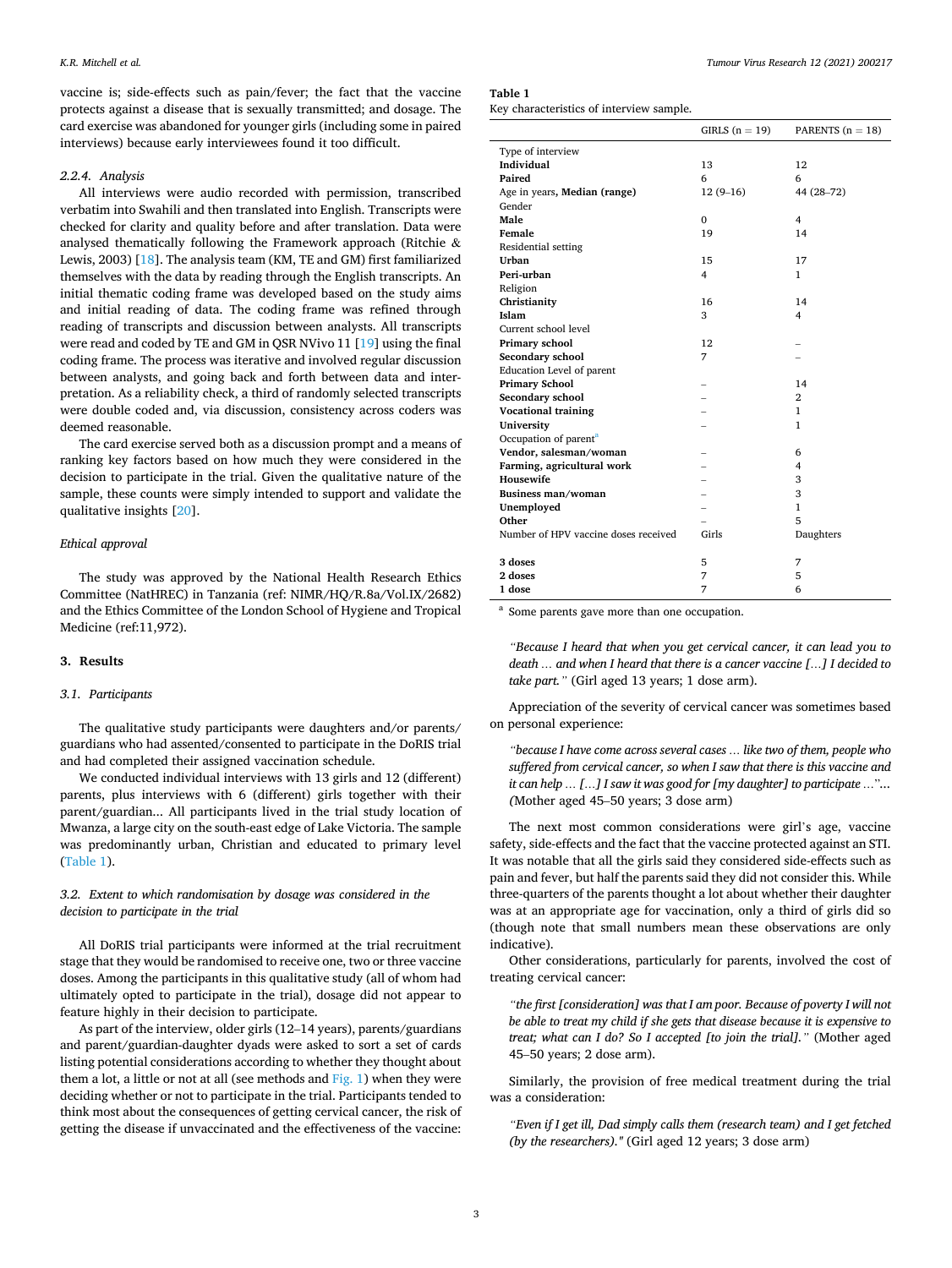<span id="page-3-0"></span>

**Fig. 1.** Card exercise showing extent to which factors were considered in decision to participate in trial.

## *3.3. Entrusting the dosage question to experts*

Parents tended to frame the ultimate decision to participate in the trial as a matter of placing trust in the scientists and researchers. This trust in expertise in some ways simplified the decision to participate as it positioned key aspects of the trial – including dosage – as outside of their concern:

*" ….about the number of doses, I did not consider that at all … because you (researchers) are the ones who know about [that]. I really don't know anything about [it], so I leave that to you guys to decide … If you tell me that within a year there is this number of doses, then it's okay … because I was the one who decided to take part […] We did not think at all about how many doses she would receive […] If you tell us 3 vaccine doses, or 2 or 1, that's ok."* (Mother aged 45–50 years; 3 dose arm)

For the same reason, dosage did not appear to be a factor affecting the acceptability of the trial. For instance, the parent below was at pains to establish their lack of expertise while simultaneously demonstrating this lack through their misunderstanding of the vaccine as 'treatment':

*" …. .… I am not the expert and the ones responsible for treating her are the experts who have studied this vaccine. So I may demand for her to be vaccinated with four doses which in turn may later be harmful yet the two doses could be enough to treat, so I cannot explain it in detail because I am not an expert "(*Mother aged 45–50 years; 2 dose arm)

This trust in experts with respect to dosage was illustrative of a broader trust, and even 'faith', in scientific research among those who had opted to participate in the trial:

*"My trust is through the seminars we received from the experts … because I am not an expert, I just agree with what I am told by them, as I said before I am doing this by faith […] they said it is a successful vaccine so I also trust it is going to be effective in her life."* (Mother aged 35–40 years; 1 dose arm)

There was also a broader trust in government vaccination programmes, again sometimes borne of personal experience:

*"[ …] when I was growing up, so many people were dying of smallpox and a lot of children died due to measles but […] now even measles […] does*  [not] kill a lot of children and I can see that even smallpox has vanished *… so that was something that was […] motivating me a lot … "* (Mother aged 50–55 years; 3 dose arm).

## *3.4. Trust and mistrust: the context of decision-making*

The trust exhibited by those who had opted to join the trial may have reflected the typically polarised context in which the decision was made.

Those attending the trial sensitisation meetings were sometimes required to weigh up information given by the trial implementers against opposition and rumours about vaccine trials circulating among neighbours and community members.

*" … people were saying that white people intend to destroy our kids. Many parents had this same view; they'd asked the doctors about it but the doctors said it wasn't true and explained further. So some of them believed what doctors said but others quit [decided not to join] …. "(*Father aged 35–40 years; 2 dose arm)

These rumours were perceived as fear-inducing. They included that the vaccine would plant a bacteria in the body, sterilise their children or take away their virginity, and that vaccinations were part of a terrorist plot. Parents sometimes encountered these views immediately, on the walk home from sensitisation meetings:

*"[after the] parents meeting at school, we were returning home in groups […], they (neighbours/friends) asked us where we were coming from. We told them that we were called for cervical cancer vaccine meeting. Others said, 'those things are nonsense. You are going to be planted with bacteria which will bring you problems in the future'."* Mother aged 40–45 years; 1 dose arm).

The decision to participate was complex and involved balancing benefit against risks that were difficult to assess without expert knowledge and training. Not having this knowledge themselves, community members ultimately had to decide whether to trust what they were told by the 'doctors' (trial implementers or other health professionals), draw on their own experience and knowledge, or listen to the beliefs circulating among the community. Participants described how they actively sought out advice from people they trusted, including family members and health professionals:

*"I went to consult that doctor (a friend). I told her that our children have been called at school for this [vaccine trial] and parents had also been informed. She told me that is fine, there is no problem ….so I became certain after talking to that doctor and I got peace."* (Mother aged 40–45 years; 1 dose arm).

The sensitisation meetings and work by the trial team to explain the trial were fundamental in the decision:

*" … but when they came and educated us and gave us the forms, we read and understood that this vaccine is very important and that is how I was courageous enough to let my daughter take part in the vaccination*" (Mother aged 50–55 years; 2 dose arm)

The parent above perceived the decision as one requiring courage. Fear of vaccination among community members and hesitancy about taking part, is illustrated in this account of parents changing their mind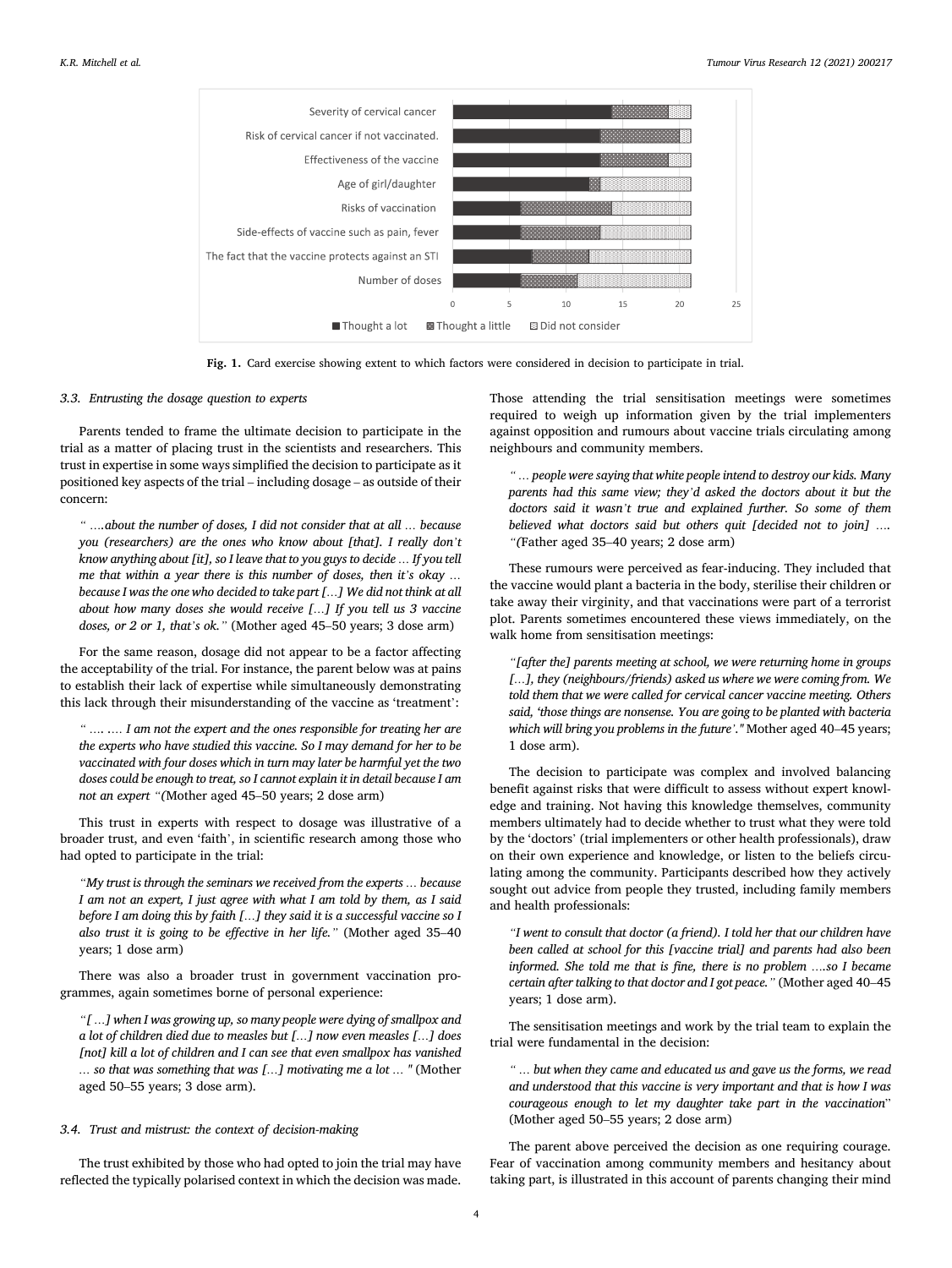about participation after seeing that girls who were vaccinated were fine:

*" … so later when they (parents who had previously refused to join the trial) saw that my daughter was doing well, they decided to […] ask […] me. I informed them that there were no more chances left."* (Mother aged 45–50 years; 3 dose arm)

Against this backdrop of fear and hesitancy and having ultimately opted to put their faith in the scientists, the trust displayed by those taking part appeared to extend to all aspects of the trial, including the decisions around dose.

## *3.5. Hypothetical preferences for one, two or three doses*

Both parents and daughters were asked whether, given a choice, they would prefer one, two or three doses of the vaccine. Some (particularly the girls) found this hypothetical question difficult; they were able to state a preference but not always able to give a reason. Some found it difficult to think of advantages of one dose schedule over another. Others, particularly parents, were reluctant to give an opinion, believing that it was a matter of scientific research. A few girls were confused between dosage and trial randomisation arm, assuming that arm A must be the 'best' since A is associated with a top grade at school. Several parents misunderstood or forgot the randomisation by dosage, believing allocation to be about child age, weight or degree of sexual risk. Among those who did express views on dosage, four considerations emerged: avoidance of pain, societal benefit, cost saving, and efficacy.

*Pain avoidance.* Almost all of the girls said they would prefer one dose of the vaccine, rather than two or three. This was primarily due to fear of the injection and a desire to avoid the pain it caused:

*'I love the vaccination but I am afraid […] I feel like the syringe is too long and I can't imagine that all of it enters my body'* (Girl aged 10 years; 2 dose arm).

Most girls expressing a preference to avoid pain did so on the understanding that one dose was just as likely to be efficacious as two or three. However, for some girls fear of the injection over-rode any concerns about which number of doses was most effective; they would prefer one dose regardless. Girls in the one dose arms reported feeling 'lucky' and happy with their group since they had received fewer injections than girls in other arms. A few girls who had received three doses reported negative reactions from those receiving one or two doses, although this did not deter them from participation:

*"From the whole group, I was the only one who was given 3 doses, they (other students) asked me, 'you mean they are injecting you three times?! … We are being injected only once. It is better if you just quit'[…] I just ignored them",* (Girl aged 14 years (paired interview); 3 dose arm*).* 

*Societal benefit:* Four parents expressed a preference for one dose on the basis that one dose per child would mean the vaccine could be distributed among far more children for the same cost:

*"Well, I would wish that my daughter would have been given one vaccine dose so that others also benefit. It will spread among people […] It means that for that girl who had received two vaccine doses, then two children would have been vaccinated"* (Mother aged 50–55 years; 3 dose arm).

*Reduced cost:* A few parents also raised the point that outside of the trial context, one dose would imply less personal cost. In addition to payment for the vaccine itself, they mentioned the cost of travelling to a clinic and potential lost earnings involved in accompanying children. Asked why they thought the scientists might be investigating whether one dose could be effective, one parent thought it could be about broader cost savings:

*"Perhaps, they (researchers) have seen that one vaccine dose has the same protection and that is why they see a possibility of reducing [it]. They [the trial scientists] mentioned that these vaccine doses are very expensive, so probably to also reduce cost".* (Mother aged 35–40 years; 1 dose arm).

Conversely, in the context of the vaccine trial, three doses were seen as beneficial by some, because they implied more clinical attention to their daughter and this was viewed as a benefit:

*"I really wished [my daughter] had received three vaccine doses. […] Yes, there is an extra thing (in three doses) because they have researched on her more.* (Mother aged 45–50 years; 2 dose arm).

*Efficacy:* Most parents recalled that the trial sought to establish whether different numbers of doses might be equally efficacious. As described above, the majority felt efficacy was ultimately a matter for the scientists, and none of the participants expressed a strong preference for a particular dose based on efficacy. A few parents and girls thought that two or three doses might offer more protection and would be more 'helpful' (compared with one dose). There was also a perception that two or three doses would stay in the body longer, offering a longer period of protection. One parent thought that three doses were each a third as 'strong' as one dose, and another expressed concern therefore that one dose might be '*too much medicine'* in one go (mother age 50–55 years; 3 dose arm).

One parent whose daughter received two doses said she wished *'that if there is a possibility of adding some more, then give her that remaining one so that she can finish' (*Father aged 45–50 years; 2 dose arm), implying a belief that a girl receiving less than three doses had not received the full course. Belief that three doses offered more protection was also implied in the view that if a girl is sexually active, she may require more doses*:* 

*"Because I see [HPV] is a result of sex. It means if she likes [sex] so much, it's better to receive two vaccines"* (Mother aged 40–45 years; 1 dose arm).

Of girls expressing an opinion on efficacy, several thought that the doses were equivalent:

"*that one dose is as powerful as the other doses"*. (Girl aged 14 years: 1 dose).

Only a few girls said they thought that two/three doses might be more efficacious than one dose. These girls tended to view two and three doses as equally effective and generally said that they would prefer two doses because it implied one less injection.

#### **4. Discussion**

This study explored whether dosage mattered to girls, and parents/ guardians of girls, who had enrolled in an HPV vaccine dose reduction trial and completed all of their scheduled doses. We found that being randomly allocated to the number of doses did not feature highly in their decision to participate. Instead participants thought primarily about the consequences of getting cervical cancer, the risk of getting it if unvaccinated and the effectiveness of the vaccine. Girls were particularly concerned about the pain of injection. In the context of the trial, decisions about dosage were viewed as outside of participant expertise and therefore not their concern. Entrusting this to experts reflected, to some extent, the polarised context in which the decision to participate in the trial was enacted. Having ultimately opted to put their faith in the scientists, the trust displayed by those taking part appeared to extend to all aspects of the trial, including randomisation by dose. Given a hypothetical choice, girls generally said that they would prefer fewer doses in order to avoid the pain of injections. Views among parents were mixed, with most wanting whichever dose was most efficacious. Nonetheless, a few parents equated a higher number of doses with greater protection,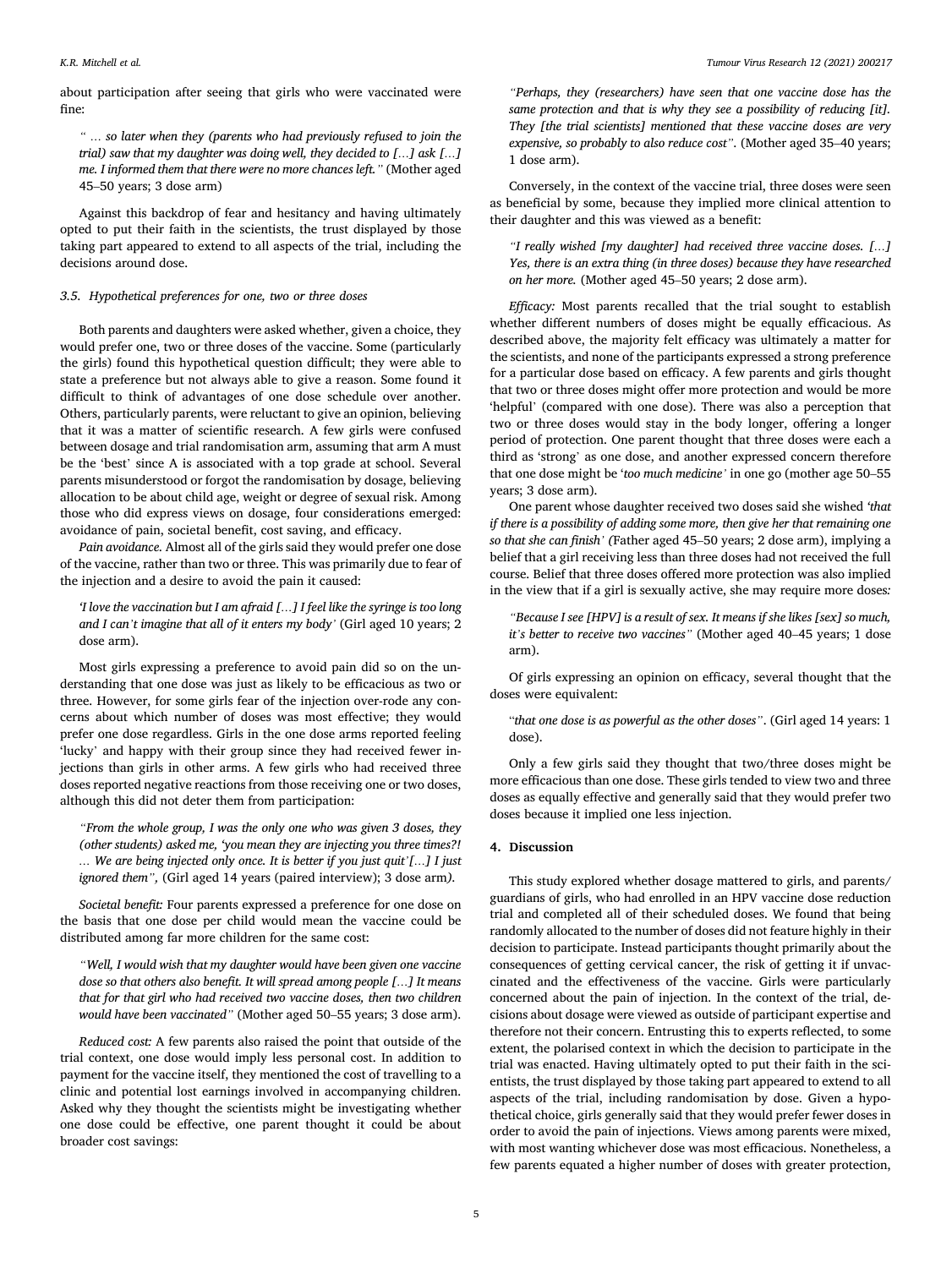believing that the vaccine would stay longer in the body or that three injections implied the full course. In the context of a trial, three doses was also perceived as implying more medical attention to an enrolled daughter.

This study is rare in its explicit focus on dosage in relation to HPV vaccine acceptability and in directly seeking the views of girls as well as their parents. It contributes to a sparse literature on actual HPV vaccine acceptability in low-income settings. The main limitation is that the sample comprises only girls, and/or parents/guardians of girls, who agreed to participation in a vaccine trial and who completed their clinic visit scheduled for six months after the first vaccine dose. Although we originally planned to interview girls, and parents of girls, who did not complete their vaccine course, no girls met the study protocol criteria for non-completion of the vaccine schedule (i.e. missing one or more vaccine doses) but remaining in the study. Five girls (0.5%) missed one or two vaccine doses but left the study (e.g. due to relocation); two girls (0.2%) missed their month 6 visit but were in the single dose arm and so did not miss a dose. The absence of non-completion in itself provides further support for the qualitative evidence suggesting that dosage randomisation did not have a bearing on the acceptability of the trial among those opting to enrol in it. However, we do not know whether other families or girls declined participation because of concerns related to vaccine dosage. The active community liaison system for the trial had not detected any negative rumours related to vaccine dosage at the completion of the acceptability study, but it is possible that we missed rumours circulating among the wider community. It is also worth noting that the DoRIS trial did not have a placebo control arm and this may have led to enrolment of a group more positively disposed to the HPV vaccine (since getting the vaccine was certain). Some of the positivity towards the HPV vaccine may have reflected an element of resoluteness in the context of perceived opposition from neighbours. Compared with the rumours around vaccine safety, uncertainty around dosage may have appeared a risk of much lower magnitude. It is difficult to determine whether, outside of a trial context, dosage would remain of small significance.

In terms of the qualitative design, we opted to include paired interviews because we were interested in whether the dynamic between parent/guardian and child could provide insight into decision making processes. What we actually found was that daughter participants tended to say less and defer to their parent/guardian, such that these interviews were less good at drawing out daughter views. Finally, in common with all qualitative research, the study provides a nuanced account of the range of views and experiences, but cannot comment on their frequency or associations with other factors of interest.

The girls and parents interviewed in this study often struggled with the concept of randomisation by dosage. Difficulty understanding the concept of randomisation has also been identified among adolescents (16–19 years) in the context of HIV vaccine trials in high-income country settings [[21,22](#page-6-0)]. Communicating risk is complicated [\[23](#page-6-0)]; key questions regard the right level of information, how to couch uncertainty and the risk of introducing doubt or legitimising rumours by attempting to counter them. In the context of African vaccine trials, it is suggested that limited knowledge can elevate concerns among participants [24–[27\]](#page-6-0). However, retention in the DoRIS trial has been very high with *>*95% attending their clinic visit scheduled for 24 months after the first vaccine dose. This suggests that participants do value their ongoing participation in the trial.

We found a tendency among a few parents/guardians to equate a higher number of doses with greater protection. Any national vaccination programme switching to a lower dose will need to consider how to address this belief. Since fewer doses are also recognised to be cheaper, there may also be suspicion that a switch to fewer doses is driven by a desire (by government or vaccinators) to cut costs. These views may be counterbalanced by the greater convenience (and in some cases costsaving) to participants of a single dose, and for girls, the benefit of fewer injections. Any education strategies designed to manage a switch

to a lower dose regimen could incorporate these findings into their messaging. Vaccination programmes over many decades have shown that strategies beyond information-giving are also required to support and facilitate implicit trust in the science of vaccination [[28\]](#page-6-0). Strategies such as community engagement are essential but cannot necessarily prevent opposition and there is tension between recruiting sufficient numbers for trials and empowering communities to potentially say 'no' to participation [\[29](#page-6-0)].

## **5. Conclusions**

A switch to a single-dose vaccine will alleviate some but not all of the barriers to vaccine coverage. In settings where the vaccine is administered in primary care, it will remove the need for additional visits [\[30](#page-6-0)] and the risk that subsequent doses will be forgotten [\[31](#page-6-0)]. It will also significantly reduce overall delivery costs and may make it easier to integrate a single vaccination visit with other school-based health interventions. Our study of HPV trial participants suggests that switching to a single-dose vaccine would not pose major acceptability issues among those pre-disposed to vaccine uptake. Given the misunderstandings highlighted in our study, vaccine trials and programmes will need to employ careful messaging to highlight the benefits of a single dose and to explain that one dose offers sufficient protection against HPV.

In addition, other system-level barriers common to many resourcepoor settings - inadequate infrastructure, limited heath professional training, lack of means to pay, lack of a regular health care provider, inconsistent endorsement of vaccine by health care providers, little contact with medical system; low school attendance [\[32](#page-6-0),[33\]](#page-6-0) - will still need to be tackled and efforts to address them maintained. Since completion of this study, global vaccination efforts to combat the spread of Cov-Sars-2 have drawn renewed attention to vaccine hesitancy and barriers to implementation of programmes, and will undoubtedly have a bearing on how these challenges are tackled in future.

## **FUNDING sources**

This work was supported by the Medical Research Council [MR/ N006135/1]; the Bill and Melinda Gates Foundation [OPP1167526]. KRM is supported by the Chief Scientist Office (Scotland) [SPHSU11; SPHSU18] and UK Medical Research Council [MC\_UU\_1,201,711; MC\_UU\_00022/3]. RH and KB receive funding from the UK Medical Research Council (MRC) and the UK Department for International Development (DFID) under the MRC/DFID Concordat agreement, which is also part of the EDCTP2 programme supported by the European Union [Grant Ref: MR/R010161/1].

#### **Authorship statement**

DWJ: conceived and designed the study, KB: conceived and designed the study, HW: conceived and designed the study, TE: undertook the interviews, GM: undertook the interviews, KM undertook analysis and early drafting of result, wrote the manuscript with critical intellectual input, and approval to submit, from all authors, JC: gave scientific input into analysis and interpretation of the data, CL: gave scientific input into analysis and interpretation of the data, RH: gave scientific input into analysis and interpretation of the data, SS: gave scientific input into analysis and interpretation of the data. All authors reviewed and approved the final version of the manuscript.

## **Declaration of competing interest**

The authors declare that they have no known competing financial interests or personal relationships that could have appeared to influence the work reported in this paper.